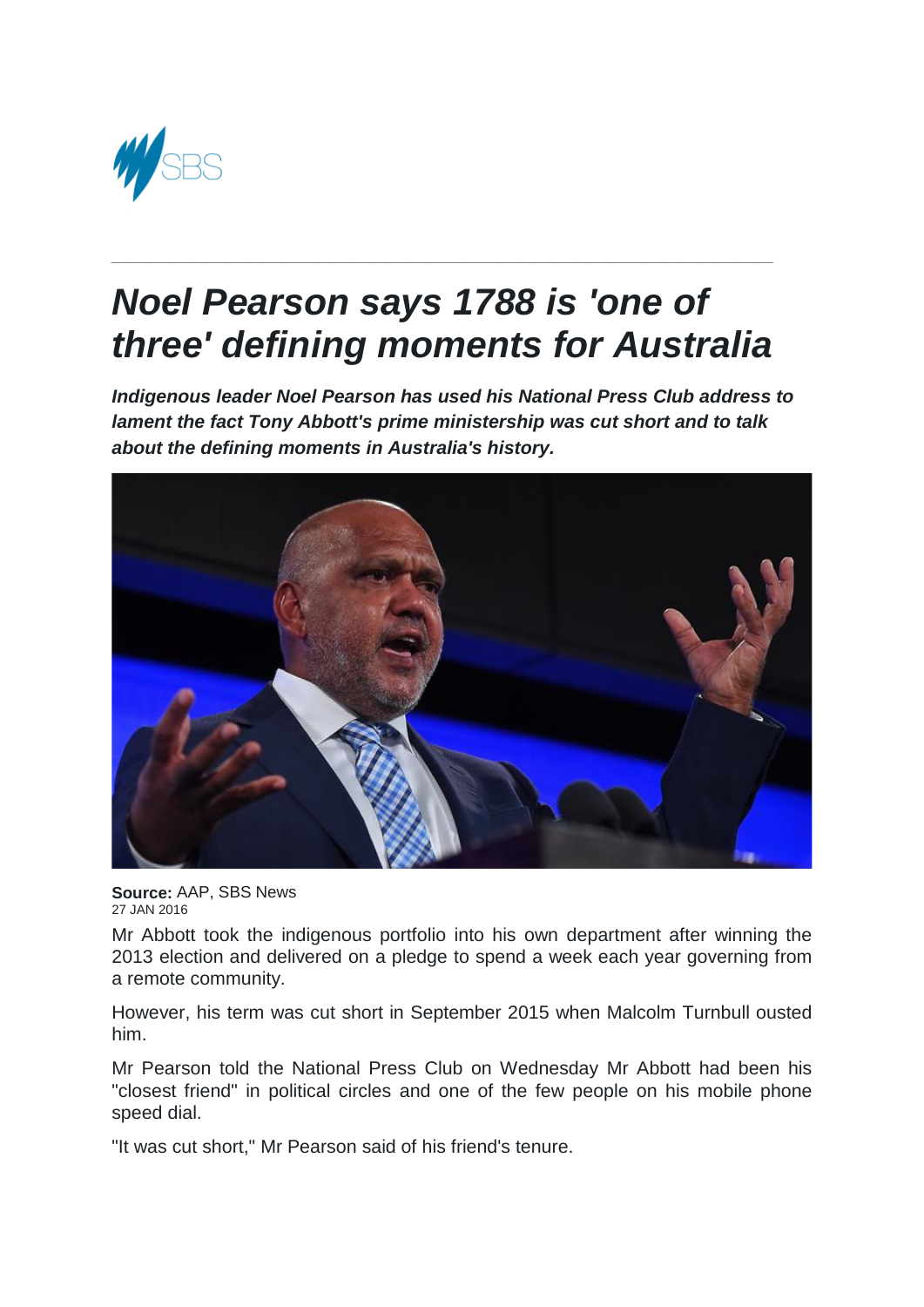"I think there's been few people more genuinely signed up to our cause than him. I regret his passing."

Mr Pearson said Mr Abbott had struggled over two years to come to terms with the size of the challenge in improving living standards for Aboriginal and Torres Strait Islander people.

But the former prime minister got the ball rolling on recognising indigenous people in the constitution.

"It was essential that a conservative start the kick-off ... Nixon had to go to China and a conservative had to kick this ball along the road."

It was now important that Mr Turnbull used his experience to facilitate the referendum.

Mr Pearson said he was disappointed the Abbott government had "inadequately" responded to a reform proposal put to it a year ago.

Mr Abbott has declared he will recontest his Sydney seat of Warringah at the next election.

Mr Pearson said he believed Mr Turnbull had received advice on how he might continue the "tradition" of working out of a remote indigenous community once a year.

## **1788 'one of three defining moments' of Australian history**

In his address, Mr Pearson also raised the controversial statement made in 2014 by then prime minister Tony Abbott that the arrival of the First Fleet on 26 January 1788 was Australia's most defining moment.

Mr Pearson said Mr Abbott failed to mention two more.

These, he said, were when more than 50,000 years ago, the first Australians crossed the Torres Strait land bridge to this continent, and the abolition of the white Australia policy between 1973 and 1975.

"It is these dates that speak to the three parts of Australia, our Indigenous heritage, the fact of our British colonisation and the removal of discrimination against migrants," Mr Pearson said.

He adds Australia Day, January 26, would not be fuelled with so much "offense and hurt" if the day "spoke to these three parts".

"It can't just be about what was destroyed. It must also be about what we have built. The meaning we invest in Australia can't just be about what was destroyed, but what was created."

## **'Wrong turn' veering off political path**

"It's my greatest regret," he said when asked about the decision to decline a career in politics. "Fifteen years ago I began our reform journey in Cape York, 15 years ago, I was 35 years old. And I made the wrong turn.